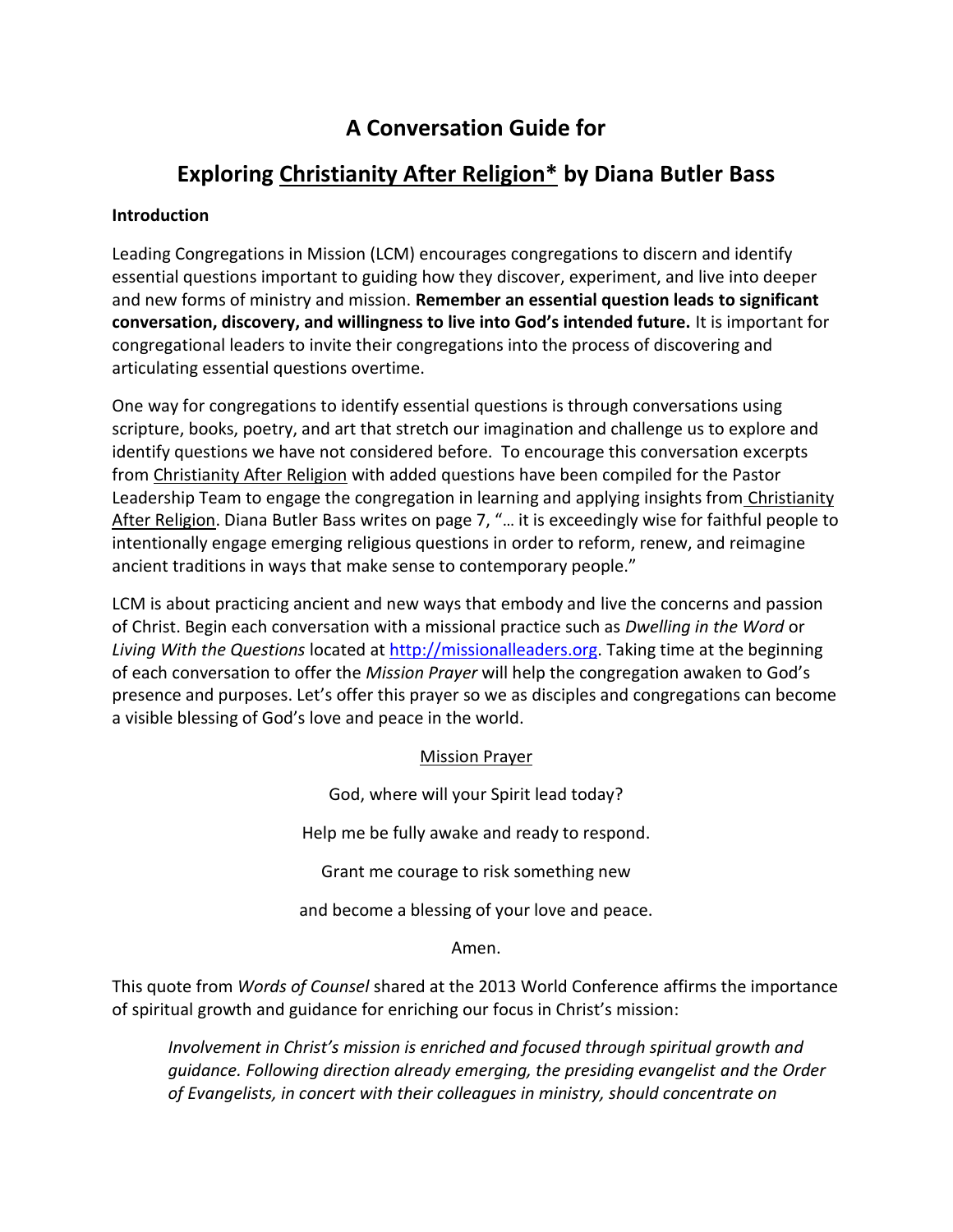*spiritually forming communities of disciples and seekers that live deeply and generously in Christ's Spirit.*

The following three links are sources to supplement this 'conversation guide':

- 1. http://religions.pewforum.org "Trends in Religious Affiliation, 2007 2012" to note the rising numbers of people who are leaving faith behind and church membership decline (i.e. "unaffiliated").
- 2. http://www.youtube.com/watch?v=L5DoQMGyjC0 A video interview of Diana Butler Bass.
- 3. http://www.youtube.com/watch?v=42E2fAWM6rA "Lost Generation"

The excerpts and questions in this 'conversation guide' were first presented as a study guide by Katie Harmon-McLaughlin for the Orange Community of Christ Congregation and now adapted for LCM.

Note: all excerpts from Christianity After Religion are indented and in italics. Various questions follow each set of excerpts.

# **Excerpts from Christianity After Religion with Questions for Conversation**

# **"The Beginning"** (Pages 1-7)

*Strange as it may seem in this time of cultural anxiety, economic near collapse, terrorist fear, political violence, environmental crisis, and partisan anger, I believe that the United States (and not only the U.S.) is caught up in the throes of a spiritual awakening, a period of sustained religious and political transformation during which our ways of seeing the world, understanding ourselves, and expressing faith are being, to borrow a phrase, 'born again.'* P. 5

*This book is concerned with religion and change—specifically how Christianity, especially Christianity in the United States, is changing and how people are questioning conventional patterns of faith and belief.* (Bold added) P. 7

Question: What change have you experienced since the 1960s and 70s that breeds spiritual awakening today? Consider some of the "signs" of awakening that Bass notes.

*Exponential change creates exponential fear along with exponential hope. Massive transformation creates the double edged cultural sword of decline and renewal. Exponential change ends those things that people once assumed and trusted to be true. At the same time, upheaval opens new pathways to the future. Change is about endings and beginnings and the necessary interrelationship of the two.* P.6

Question: How can change evoke both fear and opportunity?

*Faith can neither insulate from nor prevent change... Religion rarely protects people from change.* P.6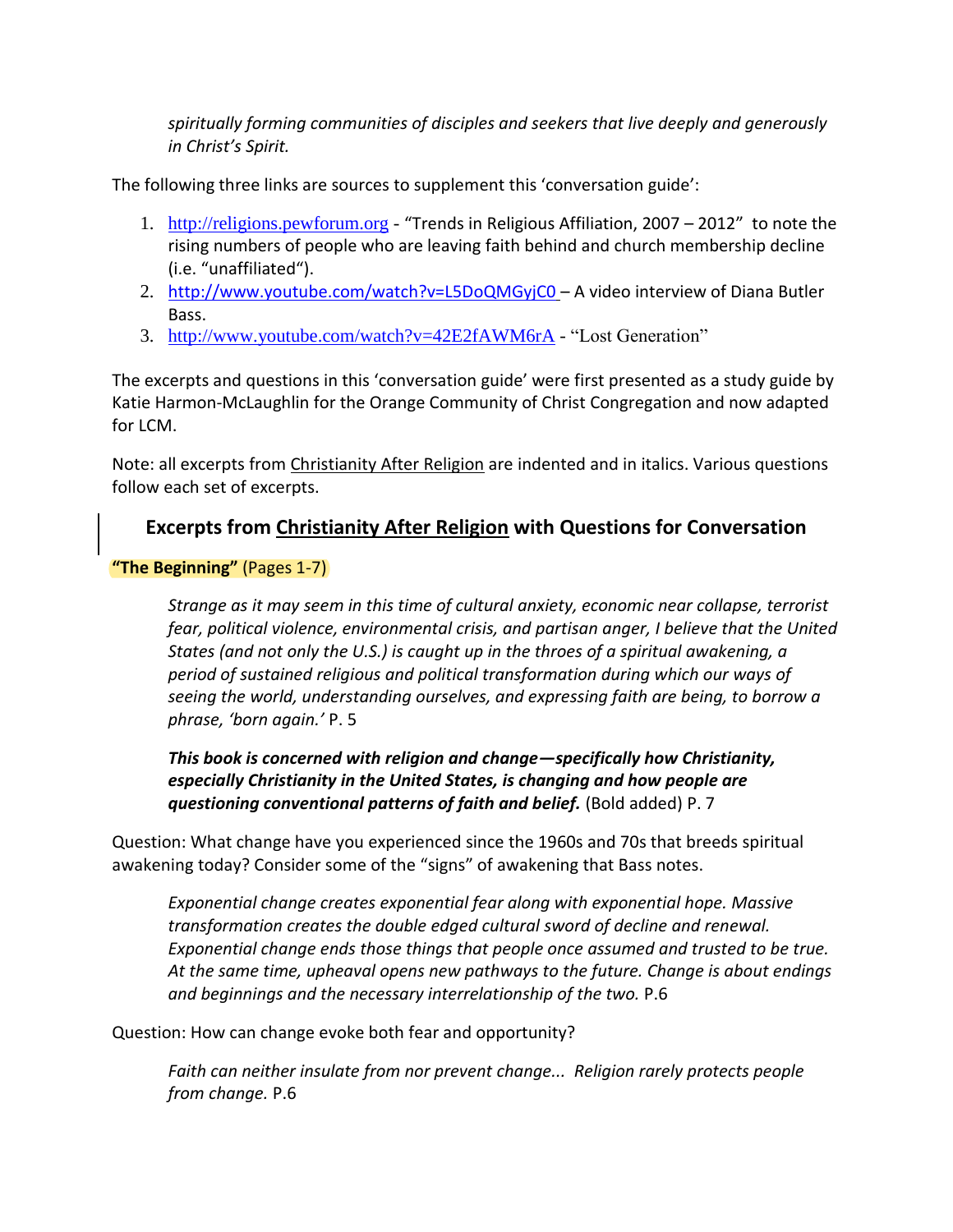Question: What do you think about the concept that faith can change? How does our Enduring Principle "Continuing Revelation" prepare us for such change?

### **"Part I—The End of Religion" (Chapters 1-3)**

#### **"The End of the Beginning" – Chapter One** (Pages 11-37)

*In the last decade, Christianity in the U.S. has undergone tectonic shifts that have altered the nation's religious landscape.* P. 12-13

*Newsweek reported on two major polls in American religion, both significant, sophisticated, and scientifically grounded research about grassroots American beliefs. According to Newsweek, these polls found that the percentage of self-identified Christians has fallen 10 points since 1990, from 86-76 percent, while the percentage of people who claim they are unaffiliated with any particular faith has doubled in recent years, rising to 16 percent.* P. 13

Question: How are these shifts altering the nation's "religious landscape"?

*All sorts of people—even mature, faithful Christians—are finding conventional religion increasingly less satisfying, are attending church less regularly, and are longing for new expressions of spiritual community.* P.15

*"…in the United States… actual attendance at weekly religious services is significantly down, that people mix and switch religions more easily than in the past, that traditional religious institutions are in a sustained decline, and that even general belief in God has eroded over the last thirty years*. P. 16

Questions: What are your experiences with this decline? What does it mean for you as a Christian, and a church goer, that mass numbers of people are leaving churches? Bass cites anger, boredom, and re-prioritizing of time as some of the basic reasons for this decline. Do you, or do you know someone, who can relate to these reasons?

#### **(See Stories of Disconnect - Anne, Ellen and Sheila p. 20-26)**

*She said what others only suspect or secretly think—that there is a profound and painful disconnect between what Christianity (and other religions as well) has become and what we perceive that it should be.* P.21

*They experienced a jarring disjunction between their understandings of God and Jesus and what their churches taught and proclaimed and how they acted.* P.25

Question: What is the difference between Ellen & Sheila, between individualism and reaching for deeper connection? (P.24)

*People are fed up. They are unwilling to put up with religious business-as-usual. And, perhaps surprisingly, their unwillingness—the rejection of religion—is also hope for the future of faith communities.* P.26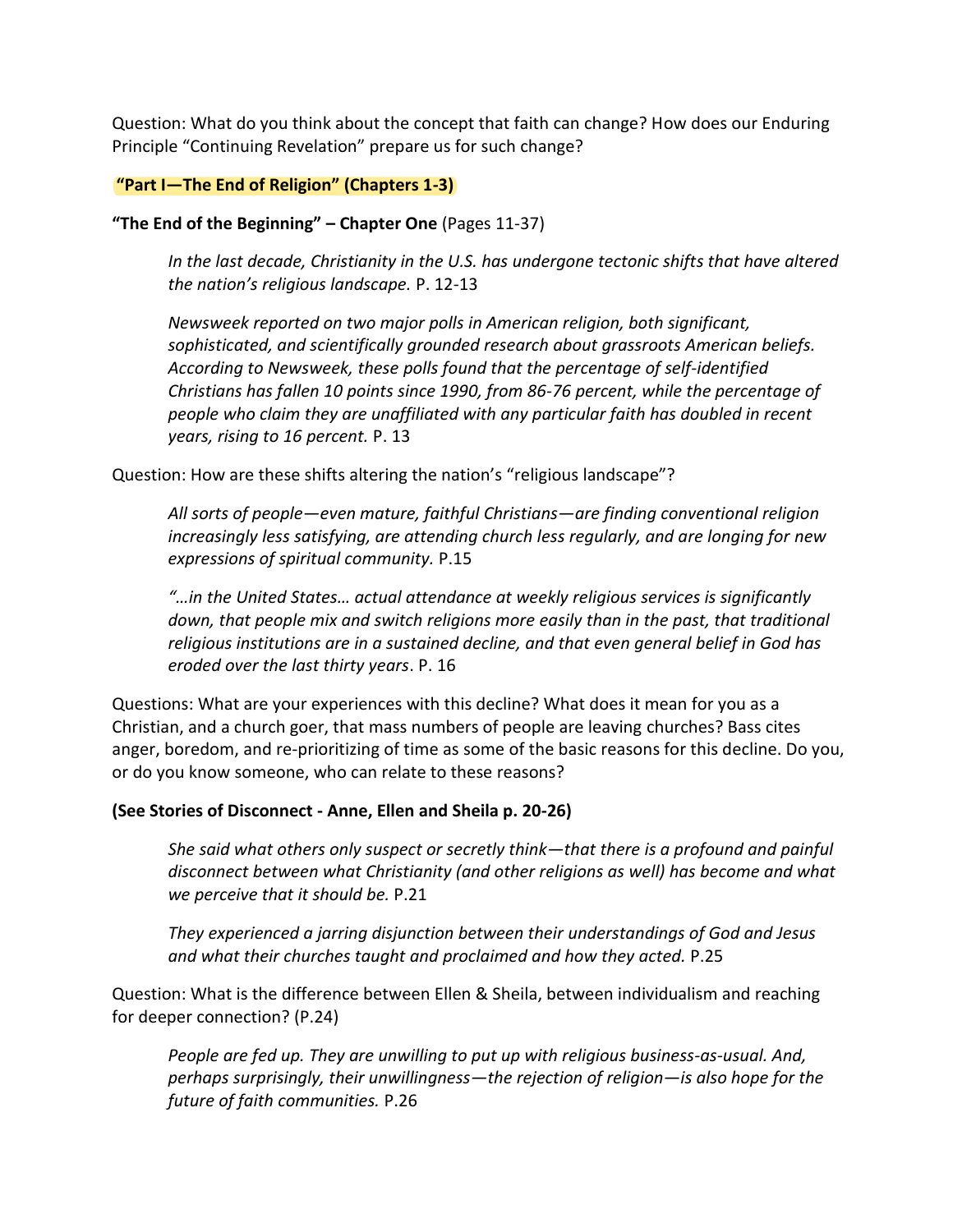*…endings are often beginnings. Recession is the gateway to renewal. Dressed in a secular guise, this is actually a core teaching of many faith traditions—notably the idea of resurrection in Christianity, but also reincarnation in some Eastern religions, death and birth in ancestor worship, and cycles of nature in tribal or pagan faiths. The spiritual pattern suggests the possibility for new things to emerge from the demise of the old, and religion itself is not exempt from this process.* P.28

Questions: How are rejection and death of religion actually signs of hope for the future of faith communities? In what ways do you think the church in society is living into its own story of death and resurrection? What is your vantage point?

*Revivals are essentially rituals of personal religious renewals that are often emotional and always involve a conversion of some sort.* P. 28

*Awakenings are movements of cultural revitalization that "eventuate in basic restructuring of our institutions and redefinitions of our social goals.'' Awakenings begin when old systems break down, in "periods of cultural distortion and grave personal stress, when we lose faith in the legitimacy of our norms, the viability of our institutions, and the authority of our leaders in church and state."* P.29

Questions: What have been "revival" moments for you? What examples of "awakenings" have you been a part of where something "old" broke down and "revitalization" occurred?

**(See North American Christian Awakenings Mapped in Five Stages of Change P. 33, 34) -** (Based on work by McLoughlin, *Revivals, Awakenings and Reform* pp. 12ff)

**Note:** *… the first two stages are stages of breakdown and decline; the second two are stages of imagination and possibility; the last is a stage of reform of institutions and social change. In this terrain, changed minds and hearts—that is, what we think about ourselves, God, and the world—precede institutional change (which means… that those people who would seek to change minds by changing institutions are probably working backward).* P. 34

- *1. During a CRISIS OF LEGITIMACY individuals cannot "honestly sustain the common set of religious understandings by which they believe they should act." People wonder if they are the only ones who see the problems and experience the frustrations of the old ways. Thus, they begin to question conventional doctrines, practices, and their sense of identity.*
- *2. People then experience CULTURAL DISTORTION, during which they conclude that their problems are not the result of personal failings, but rather "institutional malfunction," as they seek ways to change these structures of reject them.*
- *3. Significant individuals or communities then begin to articulate a NEW VISION, new understandings of human nature, God, spiritual practices, ethical commitments, and hope for the future. New possibilities begin to coalesce that make more sense in the light of new experiences than did the old ones.*
- *4. As a new vision unfolds, small groups of people who understand the necessity for change begin to FOLLOW A NEW PATH; they experiment, create, and innovate with religious,*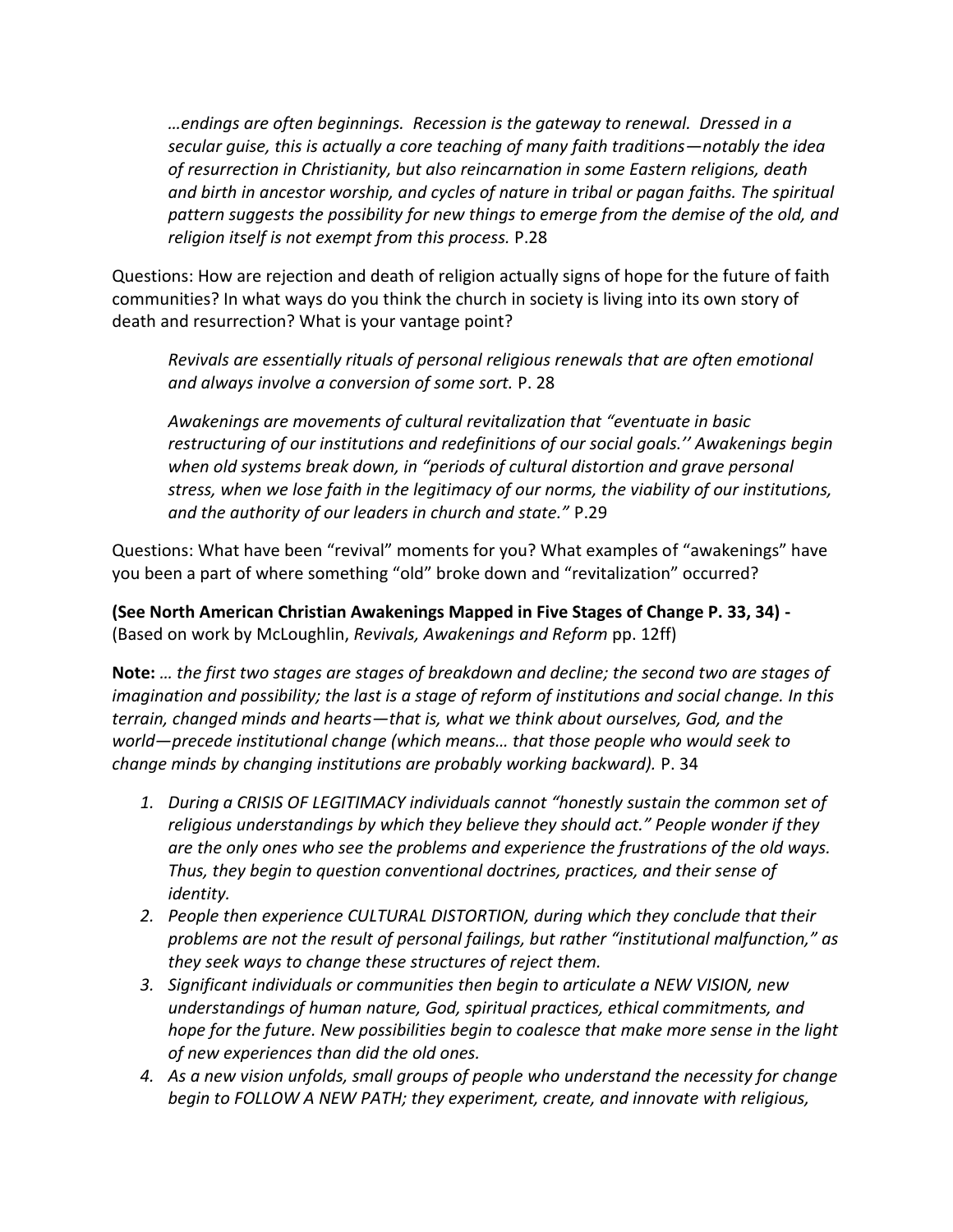*political, economic, and family structures in a search for a new way of life. They develop new practices to give life meaning and make the world different. They embody the new vision and invite others to do so as well.*

*5. INSTITUTIONAL TRANSFORMATION occurs when the innovators manage to "win over that large group of undecided folks" who finally "see the relevance" of the new path and embrace new practices. When the undecideds "flip", institutional change can finally take place.*

*Individuals may move through these stages at differing personal rates than large groups do, and the stages overlap in time and space. P.34*

Questions: What stage, if any, are you experiencing? Do you see your congregational or denominational story in this description?

*But waking up is only the first step toward awakening. To awaken spiritually means that we develop a new awareness of God's energy in the world in order to discern what is needed to open the possibilities for human flourishing. Discernment leads to new understandings of self, neighbor, and God—a vision of what can and should be. Thus, awakening demands we act upon the new vision. Wake up, discern, imagine, and do. What will make a difference to the future is awakening to a faith that fully communicates God's love—a love that transforms how we believe, what we do, and who we are in this world.* P.37

Questions: How does acting on our vision make a difference? In what ways do you think we have been acting on our vision? In what ways do you think we are called to expand our vision and actions?

## **Chapter Two "Questioning the Old Gods"** (Pages 39-63)

*But the loss of obligation is not only a religious phenomenon; it is a social phenomenon, as people now organize their lives by association and negotiation. By the mid-twentieth century, we developed a choice-based society, one driven by preference and desire instead of custom and obligation... Americans, even those of modest means, exercise more choices in a single day than some of our ancestors did in a month or perhaps even a year. From the moment we awaken, we are bombarded with choices...* P.40-41

*Damnation is a much less powerful motivator than in ages past...* p.42

Question: How are the "loss of obligation" and the increase of choice impacting religious institutions?

*When pushed, more than half of Americans admitted that these views had no impact on their political or business practices, leading Herberg to conclude that belief in God might well have been social convention, a framework 'providing them with some fundamental context of normativity and meaning.'* P.44-46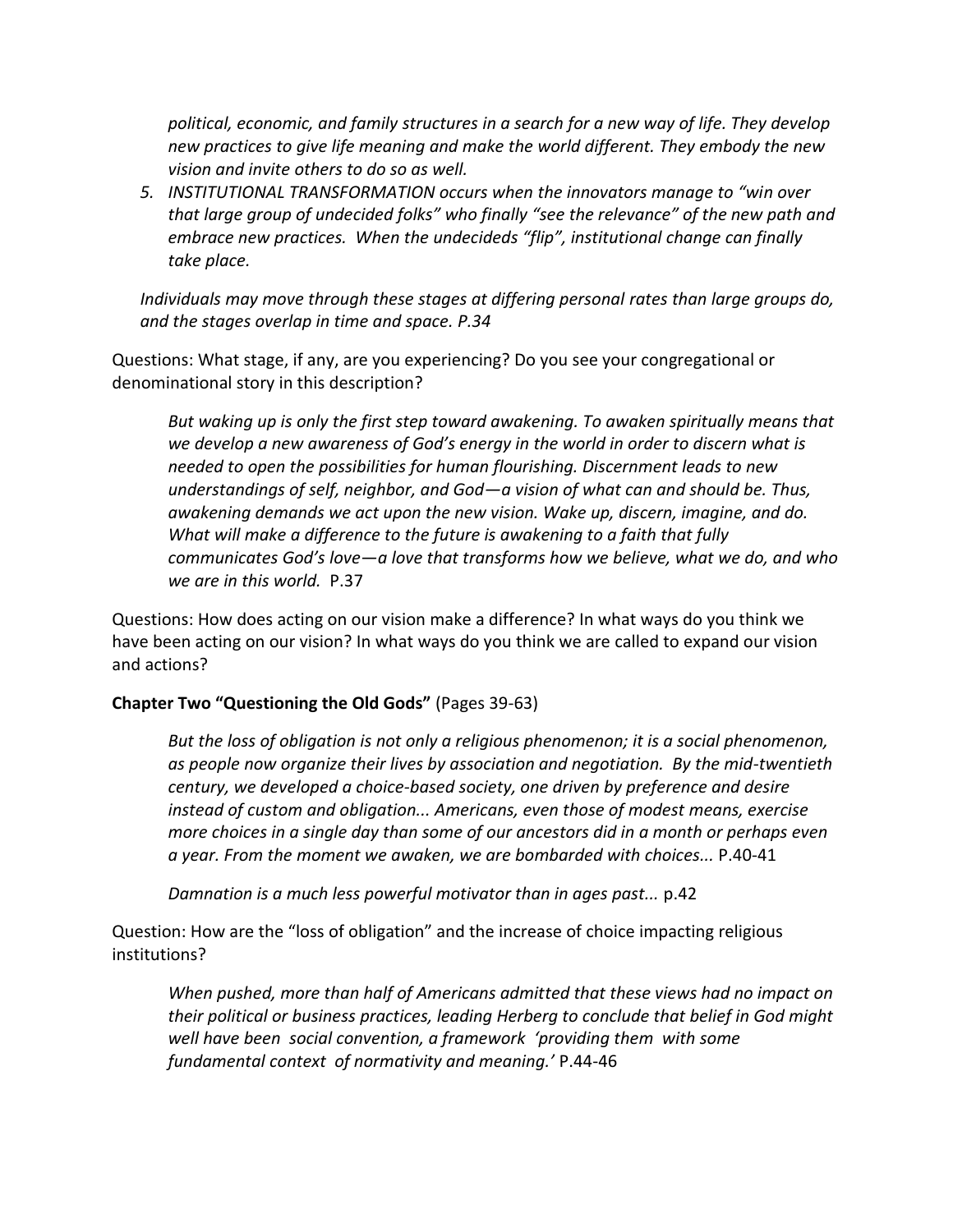Questions: How serious is your belief in God? How common do you think "superficial faith" is in our society? In the section "1960 and 2010", Bass compares the data about belief in God and the rise of those claiming that they are unaffiliated. Herberg's study questions the seriousness of people's belief and the way it actually impacts their life.

#### **Three Big Questions: Who do I believe? How should I act? Who am I?**

*Belief, behavior and belonging are three intertwined strands of faith.* P.47

*Believing: What do I think? P. 48*

*Belief questions concern how people conceptualize God, how they understand religious teachings, and what they think to be right and wrong.* P. 48

*Thus there are four American Gods: the Authoritarian God (31 percent of the population), the Benevolent God (23 percent), the Critical God (16 percent), and the Distant God (24 percent). The authoritarian God, a wrathful sin-hating deity, may come closest to beliefs about God that once dominated American Protestant-majority culture. But other images shape American belief in God as well—the Benevolent God, the forgiving friend of sinners, peacemaker, and caring healer; the Critical God, the bringer of justice who will make all right at the end; and the Distant God, the cosmic creative force behind and beyond the natural universe.* P. 49 &50

#### **Behaving: How should I act?**

*Both of these markers of behavior—churchgoing and praying—seem to indicate that American religion has not changed very much since 1960. However, underneath the relatively stable numbers, both practices are considerably different than they were a generation or two ago. People attend religious services less often (even if they want to present a public image that they are regular churchgoers), and when they do attend public worship, a significant number of people attend the service of faith other than their own. And, in the case of prayer, the most widely held spiritual practice, blending, borrowing, and mixing forms are far more common than maintaining a single, churchapproved rite, ritual, and style. When it comes to how Americans act out their faith, people still want to be seen as churchgoers and pray-ers, yet flux and fluidity in trying to figure out how to connect with God through practice rule the day.* P. 57

## **Belonging: Who Am I?**

*If religious belief is changing and religious practice is in flux, it only makes sense that people's sense of belonging is not particularly stable, as millions switch religious traditions seeking new communities of belief and practice, communities more congruent with the choices they are making. Belonging is an important aspect of religion.* P.57

*There are some assumptions in our culture about kind of person a Christian is, or what kind of person goes to church and still has the nerve to talk about it, and it is frustrating to be lumped in together with them. I've noticed that people who are deeply committed*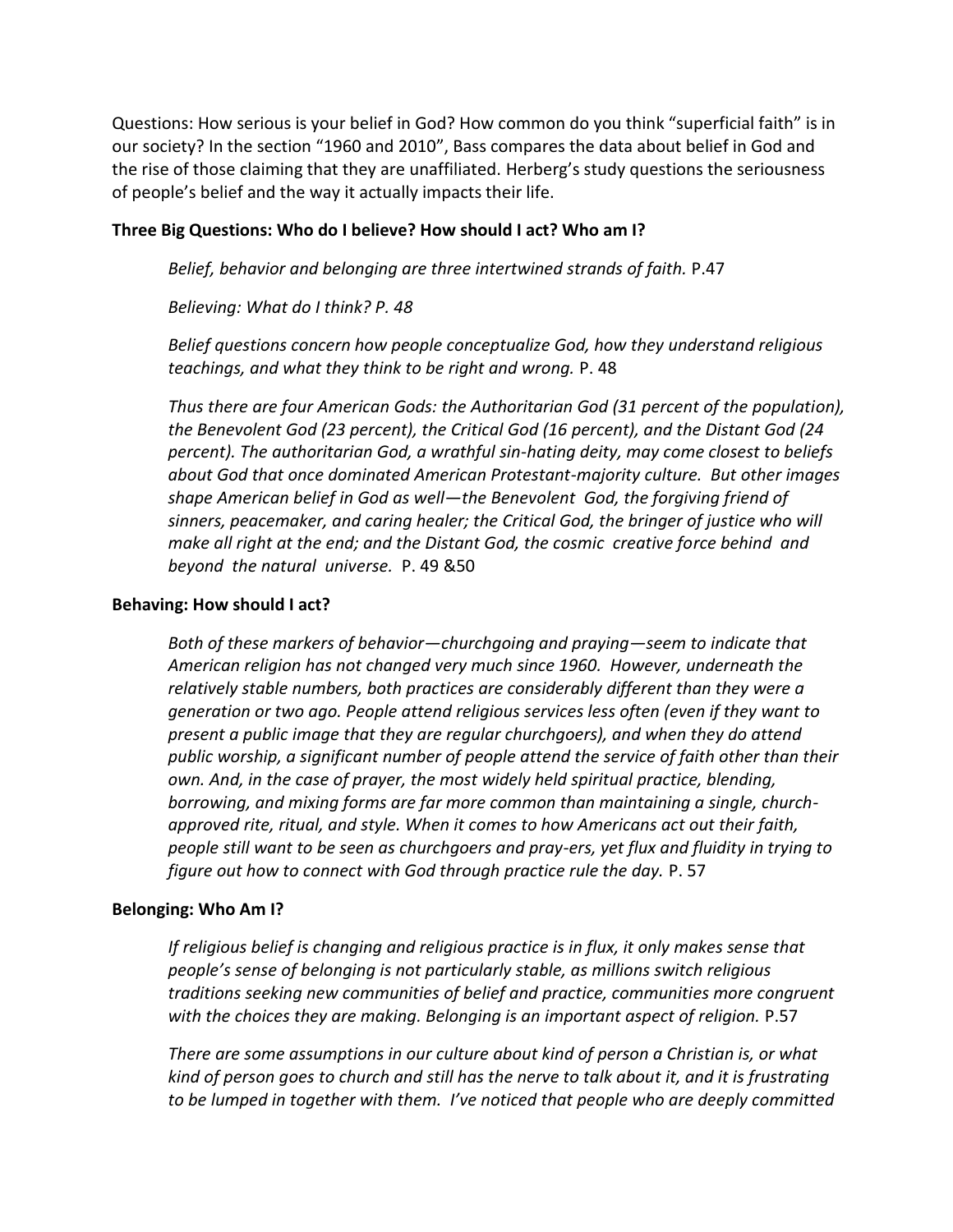*to Christianity will identify themselves as a "Christ follower" or a "disciple of Jesus." You can almost see them stepping away from Christianity in their reply. It's their way of saying, 'It's not what you think. I'm trying to do something different. I'm trying to be someone different.'* P.58

Questions: How has this model: believing, then behaving, and then belonging impacted Christianity in the United States? How have you experienced this order lived out in our own denomination or in other churches? What resonated or intrigued you most in each of these three sections?

*In such a situation, diversity is a given (since no new norm has arisen) and dogmatism is a problem (since there are so many options and no single option can claim to be the ultimate answer). Indeed statistical research might prove that philosopher Robert Wright is more correct when he suggests that God is currently undergoing an 'evolution' than Richard Dawkins is when he claims that God is a delusion. Not an end, but a beginning? Are there signs of longing in the midst of discontent? Are new answers arising as people question the old gods?* P. 63

Questions: How is God currently undergoing an "evolution"? What do you think it means that people are questioning the "old gods"?

**Chapter Three: "When Religion Fails"** (Page 65-93)

### **(Suggestion: begin this chapter review with this prayer found on P. 83)**

*O God, make me discontented with things the way they are in the world and in my own life. Make me notice the stains when people get spilled on. Make me care about the slum child downtown, the misfit at work, the people crammed into the mental hospital, the men, women and youth behind bars. Jar my complacence, expose my excuses, and get me involved in the life of my city and world. Give me integrity once more, O God, as we seek to be changed and transformed, with a new understanding and awareness of our common humanity.* Adapted from a prayer by Robert Raines, *Witenburg Door*, 1971.

## **(See** *Word Association***: Spiritual & Religious P. 68-71)**

*They have essentially substituted the word 'religion' for institutional religion and 'spirituality' for lively faith.* P.71

#### **(See** *The Business of Religion* **P. 71-76)**

*How have you experienced the church as a corporate model? How do you think this paradigm has impacted the church and our understanding of the nature of God?* P.72

*If North Americans and Europeans perceive 'religion' as 'institutional religion', it may be because the denominations did this to themselves. The perception is largely correct. Churches may have a more altruistic product line than GM, but the history of big business and the big business of faith are intertwined... I frequently meet clergy who*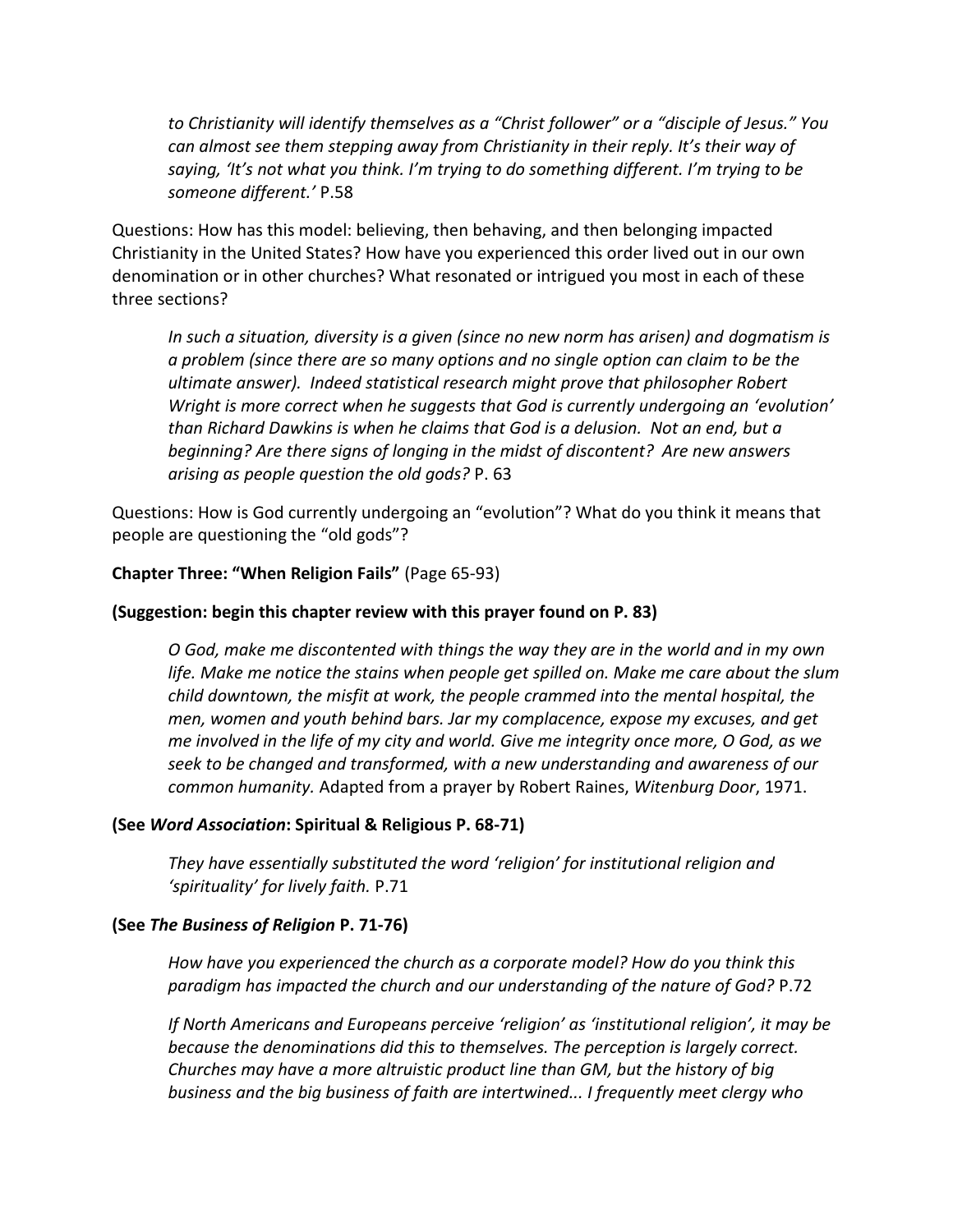*either publicly or privately confesses to discontent, anger, and doubt with the organizations they serve. Although they often like their local congregations, they wonder if their denominations can change or even survive.* P.75

**(See** *2000-2012 The "Horrible Decade"* **p.77-83** RE: 2001 "9/11", 2002 "Roman Catholic Sex Abuse Scandal", 2003 "Protestant Conflict over Homosexuality", 2004 "The Religious Right wins the battle, but loses the war", 2007 "The Great Religious Recession."**)**

Question: How have some religious people's scandalous/ negatively perceived interactions in society, especially by the religious right, damaged the "image" of religion in the U.S. over the past 10 years?

## **(See** *Holy Discontent* **p.83-88)**

*When channeled wisely and fueled by a hopeful vision for the future, discontent can be the beginning of genuine social transformation by inspiring courageous action.* P. 85

*Questions:* How can discontent actually indicate an authentic spiritual longing? What can we learn from discontent?

## **(See** *Outbursts* **p.88-91)**

*Religious discontent is indistinguishable from the history of spiritual renewal and awakening.* P.88

*Religious faiths struggle between the pastoral and the prophetic, comfort and agitation... The history of Christianity can be told as a story of the tension between order and prophesy.* P.88

*Such things are part of the long historical process of renewing faith. How would any religious tradition stay alive over hundreds or thousands of years if not for the questions of discontent and the creativity brought forth by longing?* P. 90

Questions: How do you see our enduring principle of Continuing Revelation and/or our understanding of being a prophetic people in this section? In what ways do you notice/feel this tension between the pastoral and the prophetic?

## **(See** *Energy of And* **P. 91-94)**

*In a simple shift of phrase, many Americans are articulating their discontent with organized religion and their hope that somehow 'religion' might retain its true bearings in the Spirit. Sometimes, much is communicated in a word—institutional failure and longing. One of the most significant religion stories of the decade can be found in the overlooked conjunction and.* P.94

Questions: How can one be both spiritual and religious? Could this balance be the future of faith?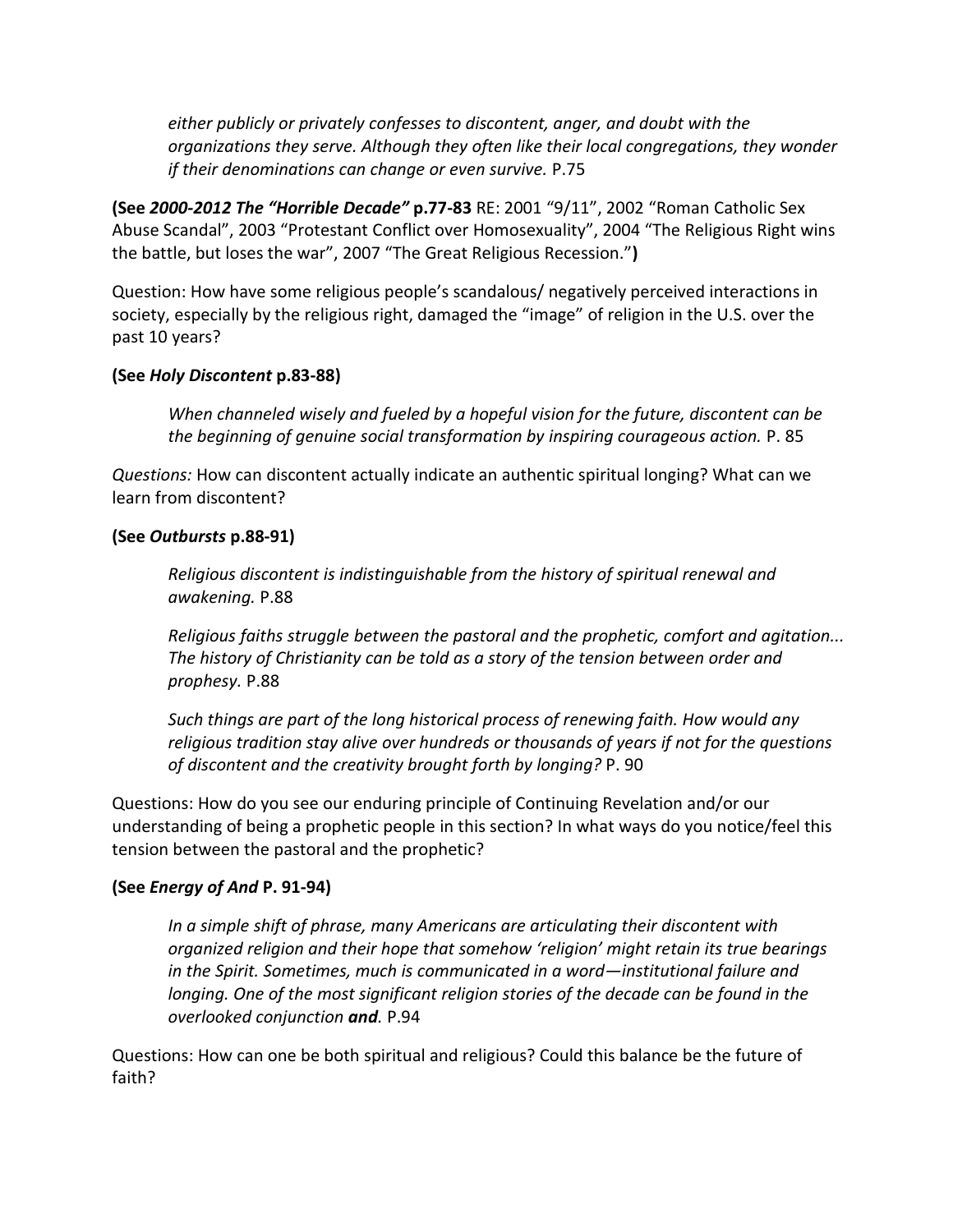## **(See** *The Great (Re) Turning* **P. 94-99)**

*Religio: faith, living, subjective experience including love, veneration, devotion, awe, worship, transcendence, trust, a way of life, an attitude toward the divine or nature...* P.97

*Instead, it is a Great Returning to ancient understandings of the human quest for the divine. Christianity of the Great Returning is not quite the same thing as an answer, where behavior is not following a list of dos and don'ts, and where belonging to Christian community is less like joining an exclusive club and more of a relationship with God and others. Religio is never satisfied with old answers, codified dogmas, institutionalized practices, or invested power. Religio invites every generation to experience God—to return to the basic questions of believing, behaving, and belonging—and explore each anew with an open heart.* P.99

Question: How do you understand **religio** and how might that be a middle ground for those seeking both religion and spirituality?

#### **"Part II: A New Vision" (Chapters 4-7)**

#### **Chapter Four: "Believing"** (Pages 103-135)

*If the Age of Faith was a time of "faith in Jesus" and the Age of Belief a period of "faith about Christ," the Age of the Spirit is best understood as a Christianity based in an "experience of Jesus."* P.109

Question: How have our understandings of Christ shifted throughout Christian history?

#### **(See** *The Religious Question: What Do I Believe***? P. 111-112 especially last two paragraphs)**

Question: How have the WHAT questions impacted you and/or the church?

## **(See** *Spiritual Question 1: How Do I Believe***? P. 113-114)**

*When we ask how, we are not asking for a fact, conclusion, or opinion. Rather, we are seeking a hands-on deeper knowledge of the thing—a neighborhood or city, a craft or recipe, an open possibility, an idea, a sense of ourselves or of a relationship. How moves us around in the question. Instead of being above the information, giving an expert opinion about something, how weaves our lives with the information as we receive, review, reflect, and act upon what we sought. How provides actionable information; we can choose to act upon the answer or not, and we choose the extent of our action.* **How** *is a question of meaning and purpose that pushes people into a deeper engagement in the world, rather than memorizing facts.* P.113

#### **(See** *Spiritual Question 2: What Do I Believe***? P. 114-116)**

*In previous centuries, belief had nothing to do with one's weighing of evidence or intellectual choice. Belief was not a doctrinal test. Instead, was more like a marriage*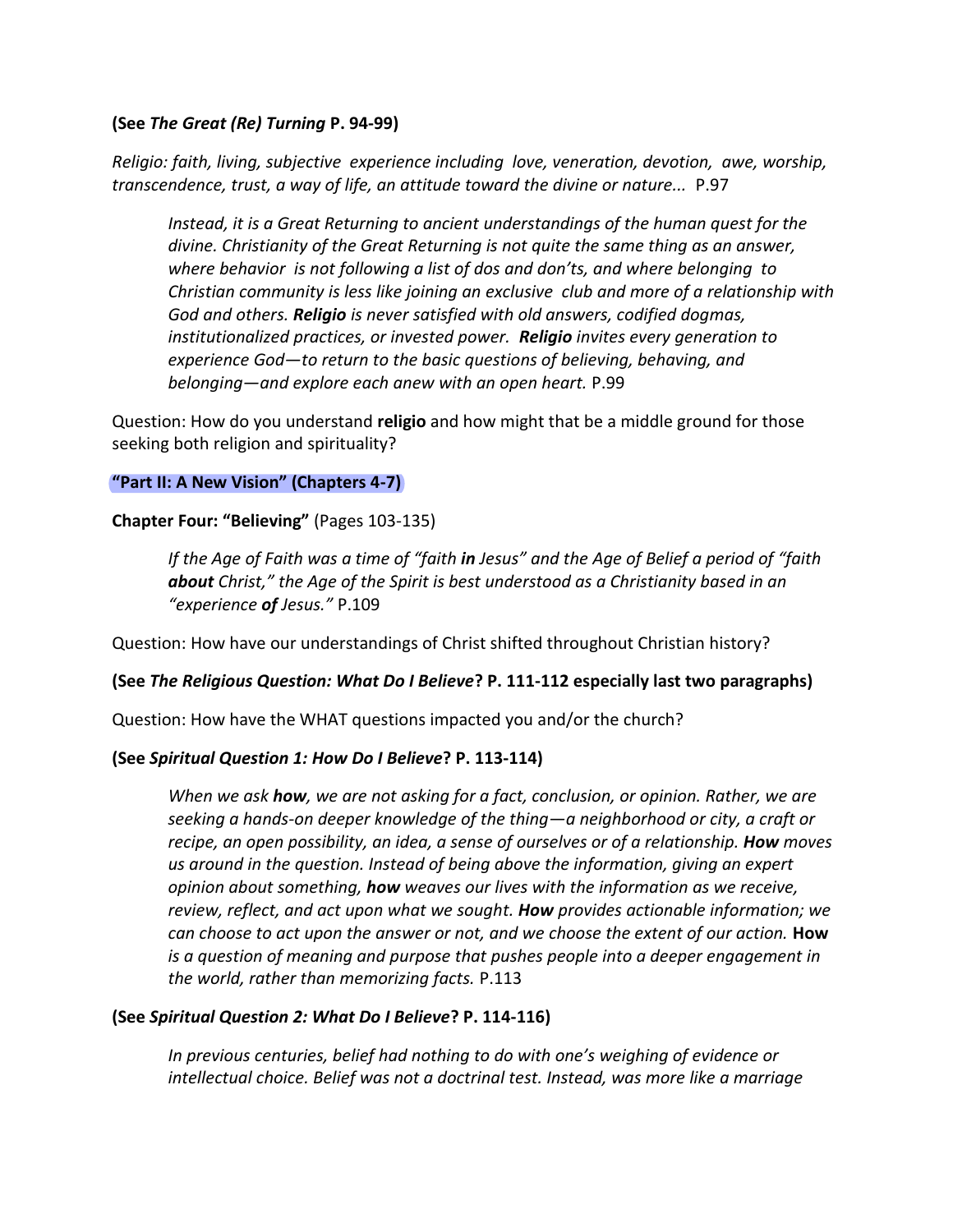*vow... you could not hold, claim, or possess a belief about God, but you could cherish, love, trust in, or devote yourself to God.* P.117

Question: What do you think about Butler Bass's description of what she sees as a shift in Christianity from a focus on doctrine and "litmus tests" of belief to a focus on experiential belief? p.117 "I set my heart upon..."

# **(See** *Spiritual Insight: Belief as Experience* **(compare belief in terms faith and reason) P. 116- 128)**

*In Greek, there is a verb for the experience of beloving God: "to faith" (i.e. pist-). In English, however, "faith" is a noun and not a verb. With no equivalent active word, English translators rendered the Greek verb "to faith" in English as "to believe." The verb "to believe" (meaning to belove, prize or treasure," as explained above) appears frequently in the English Bible. It typically occurs without a direct object, in the forms "I believe" or "I believe you" (or "him" "her," or "God.").* P. 119

*"For God so loved the world that he gave his only son, so that everyone who believes in him won't perish, but will have life eternal. (CEB)" ... the verse (everyone who believes) would better read, "everyone who trusts in Jesus" or "everyone who directs his or her heart toward Jesus" will not perish.* P. 119

Question: How does it help you to think of belief, not as an opinion, (see P. 118) but rather as what you place your faith in and have given your heart to?

*Rather, reason softened religion's sharp edges by providing balance, harmony, and order in a supernatural world too often ruled by a seemingly capricious God. Reason was beautiful. And it was mystical... Our own age has conflicted view of reason, because we understand its limits, feel its inhumane touch, and doubt the power of pure reason to solve our problems... To be spiritual AND religious is to call for a new wholeness of experience and reason, to rest itch experience with human wisdom and to renew reason through an experience of awe.* P.127

Question: In your own faith, how do you sense the balance between experiential belief and reason?

*The creeds, as doctrinal statements, were intended as healing instruments, life-giving words that would draw God's people into a deeper engagement with divine things. When creeds become fences to mark the borders of heresy, they lose their spiritual energy. Doctrine is to be the balm of a healing experience of God, not a theological scalpel to wound and exclude people.* P. 134

Question: How do you feel about some people who say they can't be Christians because they don't believe every statement in the creeds?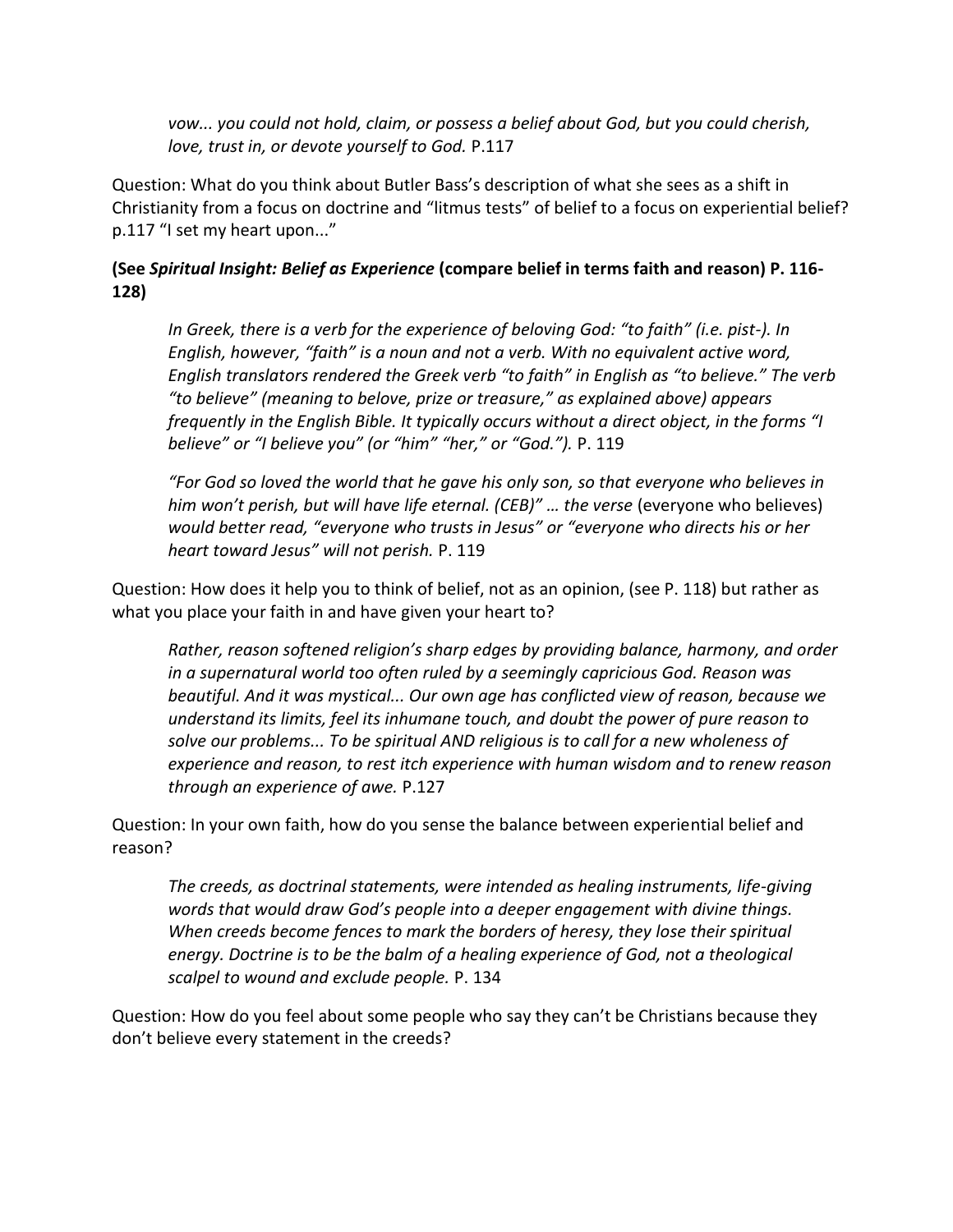### **Chapter Five:** *Behaving* (Pages 137-168)

*I grew up in the church building, learning not only in the sanctuary, but in the kitchen, the parish hall, the basement, the classrooms, and the hallways. Slowly, I learned how to be Christian. I learned about reading the Bible, singing, listening to sermons, feeding hungry people, gathering used clothing for those in need, saintliness (and sinfulness too). Faith was inherited, but it was also a craft, joining together skills and community.* P.139

Question: In what ways did you learn how to be Christian or Community of Christ through witnessing and engaging in the practice? Consider Diana's story about learning how to cut and arrange flowers (P. 141-142). Have you ever felt obligated or gotten the response, "because we have always done it this way" when asking WHY? Are meaning and purpose important in your faith life? Can you see how they are important in today's culture?

*Those on a search for personal authenticity, for expressive faith, will not abide 'dull habit' as a substitute for meaningful spiritual experience.* P.143

*That is the gap of hypocrisy, or the practice gap, of doing one thing and saying another. When it comes to religion, the practice gap is the worst gap of all—it angers participants and alienates seekers. Asking how before you ask what and why is the road that leads right into this gap.* P.144

Question: How have you experienced the "practice gap"?

*Practices are things we do that shape who we are as they awaken us to God and others. P.145* 

Questions: What do you do that has changed your life in the last five to ten years and has moved you toward God and your neighbor? What might you do? P.146

[Practices] *are at the heart of a vibrant, emerging faith. What should we do? For Christians, the question should be, as clearly and sharply as possible: What practices embody the teaching and compassion of Jesus?* P. 151

Question: What are your thoughts as you reflect on the questions quoted above?

*Imitation takes us out of the realm of obligation and requirement toward the realm of relationship and discovery. Imitation connects us to others as it opens the door to selfawareness and mastery. We are part of a great guild of human activity, apprentices to the art of being truly human. But imitation must be linked with intentionality...* P.156

Questions: How does the WHY matter when engaging in practice? P.159-160 Do you consider practices as ACTIVE and participating in the reign of God on earth?

*Spiritual practices are more like crafts than programs. They are activities you discern, choose, and learn, actions in which you develop skill and mastery to help you become a different sort of person and... deepen your love of God and neighbor.* P. 163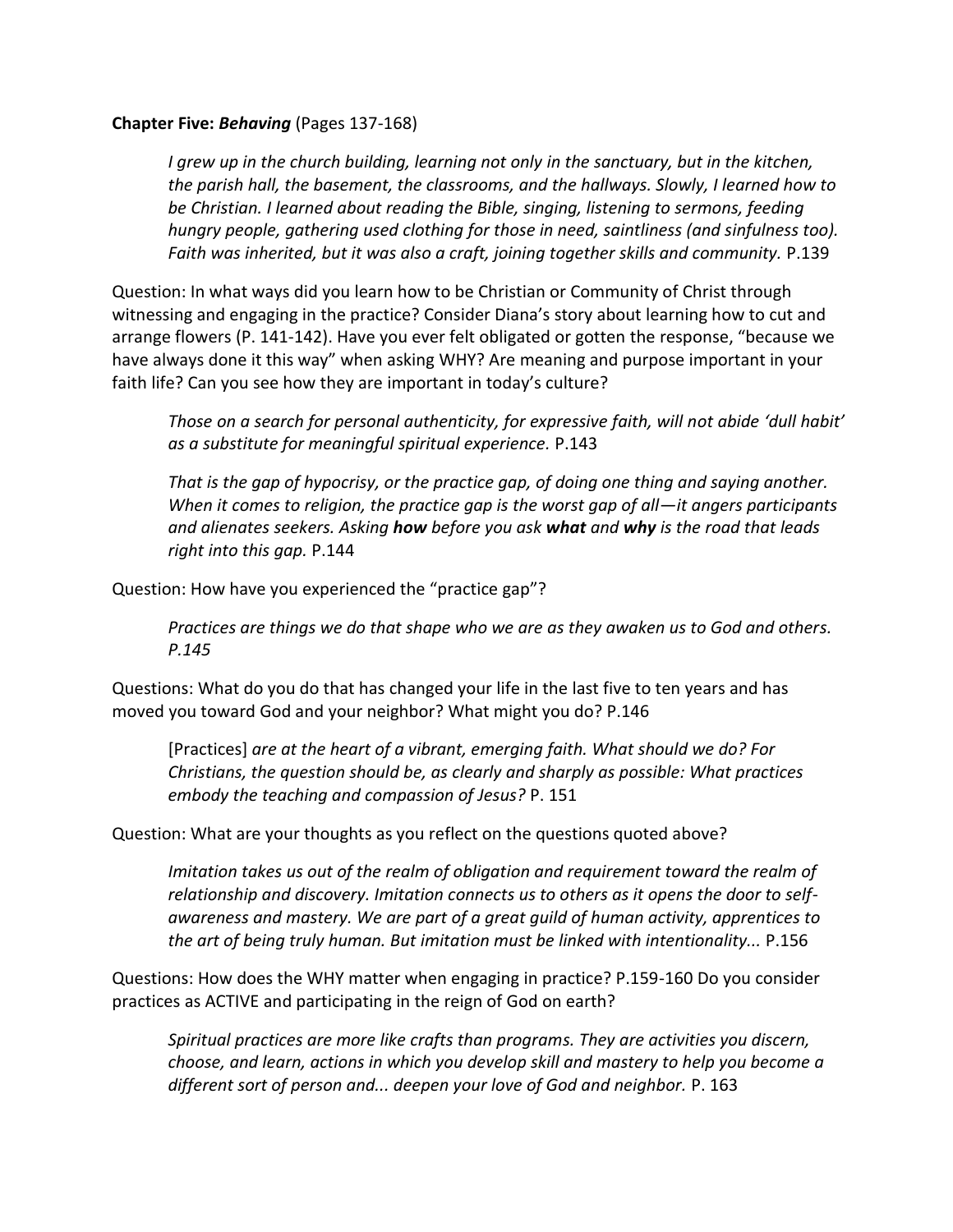*Spiritual practices are the bridge between doing something—such as engaging a hobby— and being someone shaped by mastery of an action. But how do you do it? What moves an activity, especially a spiritual one, from the realm of external plan to internal transformation? The two elements key to learning spiritual practices are finding a teacher and time.* P.163-164

Question: Does this section impact the way you view the purpose of spiritual practices? Refer to pages 167-168.

## **Chapter Six: Belonging** (Pages 169-198)

*Belonging is intimately related to being. To belong is to be. So what happens when old forms of belonging disappear? When the old labels no longer express who we are? When family ties and denominations go into decline? People lose a sense of themselves- this is what happens. Instead of being grounded, people feel unmoored. And with that comes grief, often unnamed, but still experienced in a myriad of ways.* P.171

Questions: Have you experienced this grief? How is this experienced in congregations around the country?

*If a community—a church, a town, an organization, a group of any sort—senses its end, the greater the need becomes to search out the family tree and to locate itself again in the larger story of continuity and change, to find where it belongs. Thus, at times of pitched cultural upheaval, a typical spiritual response includes heightened anxiety about identity—about who we are and the direction of our lives.* P.172

Question: How have you heard this question expressed, WHO AM I? in the church, society, your own life?

*The Religious Question: Who Am I?* P. 173

*Spiritual Question 1: Where am I?* P. 175

In this context of mobility, philosophers and theologians say that the most logical *understanding of the self is that of a seeker, searcher, nomad, traveler, pilgrim, or tourist—identities of discovery and fluidity. Who am I? has become the question Where am I? I know that I am because that is where I was,* **this** *is where I am, and I am going somewhere else.* P.177

Question: How is your own identity shaped by your context?

*Movement energizes most biblical tales.... the Hebrew Bible is a sort of family spiritual pilgrimage memoir, a record of a communal journey to and from God and back again that reveals ever increasing faithfulness, deepening awareness of what it means to be a Jew, and a widening understanding of God and God's love and justice.* P.179 (See the whole paragraph for the list of people referenced in the scripture story.)

Question: How are journey, God, and selfhood interwoven?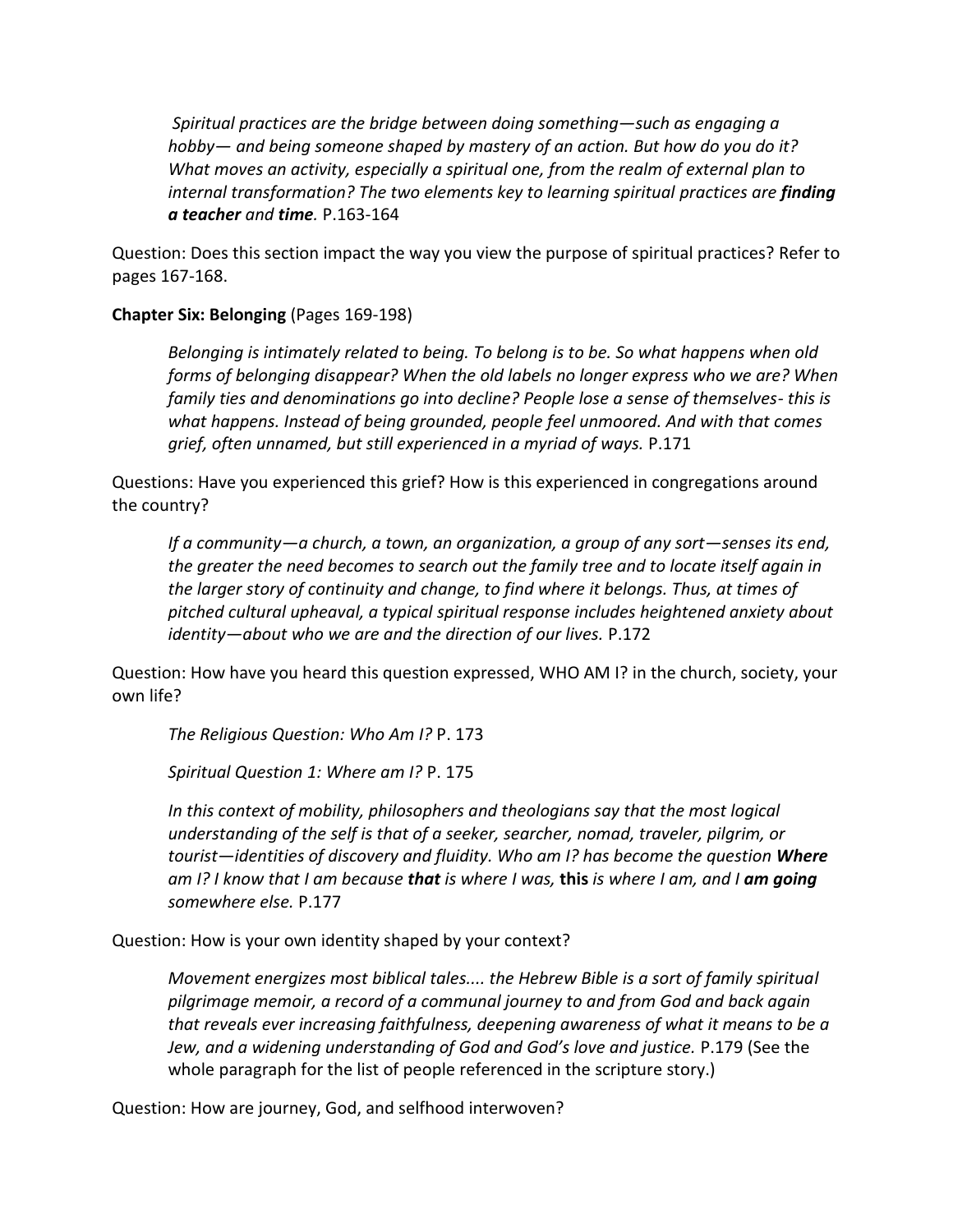*Spiritual Question 2: Whose Am I?* P. 180

*This, I suspect, is the root of many people's anxiety about church that religion is the purveyor of a sort of salvation that does not address their lived struggles. So those who once 'believed' in this sort of salvation migrate away from church, seeking instead something they call spirituality.* P.182

*Salvation is not being saved from ourselves, escaping some dreadful fate of judgment, damnation, and hellfire at the hands of a wrathful God; rather, it is being saved to ourselves, finding what we lost and the joy of discovery in the hands of a loving Creator... Salvation and spirituality and self are related—spirituality connects us to the whole, allows us a glimpse into our place within God and God's world, giving a new sense of health and well being in our situations and identities.* P.182-183

Questions: What do you think about this concept of salvation? How have you seen other versions of "salvation?" drive people away from church?

*"Churches need to ask the question 'Who are we in God? In order to move ahead."* p.183

*Without intentionally adding the prepositional phrase 'in God,' we might forget that spiritual journeys are entwined with the Great I AM. "In" orients selfhood in a larger relationship; we are still ourselves, but we are not isolated individuals. We exist 'in' something.* P.184

*"Who am I in God?" This is one of the classical questions of Christian spirituality, one rooted in the person of Jesus…* P. 185

*Thus, the biblical query "Who am I in God?" is a starting point for Christian spirituality. Why do Christians pray? Christians do not pray to have wishes granted; rather, Christians pray to find themselves in God and that they might be more aware of their motives and actions. Why do Christians worship? Christians do not worship to be entertained; rather, Christians listen to sermons, sing, and partake of bread and wine in community to be in Jesus's presence and come to know themselves better. Why do Christians serve others? Christians do not act charitably to earn heavenly credit; rather, Christians find Jesus in their lives because when they find themselves in God, pretense slips away to reveal the truest dimensions of selfhood and gives individuals the power to act in transforming ways.* P. 187

Question: How does this preposition "in God" help you understand your own and others' identity differently?

*'Who is God in me?' is the mystic's question, a spiritual query that is fearsome to utter... 'Who is God in me?' Is that there God dwells? Asking the question in reverse is like Moses asking to see God's face, to behold God in person, and believe that God is in his own person. This inquiry moves us to holy ground.* P.188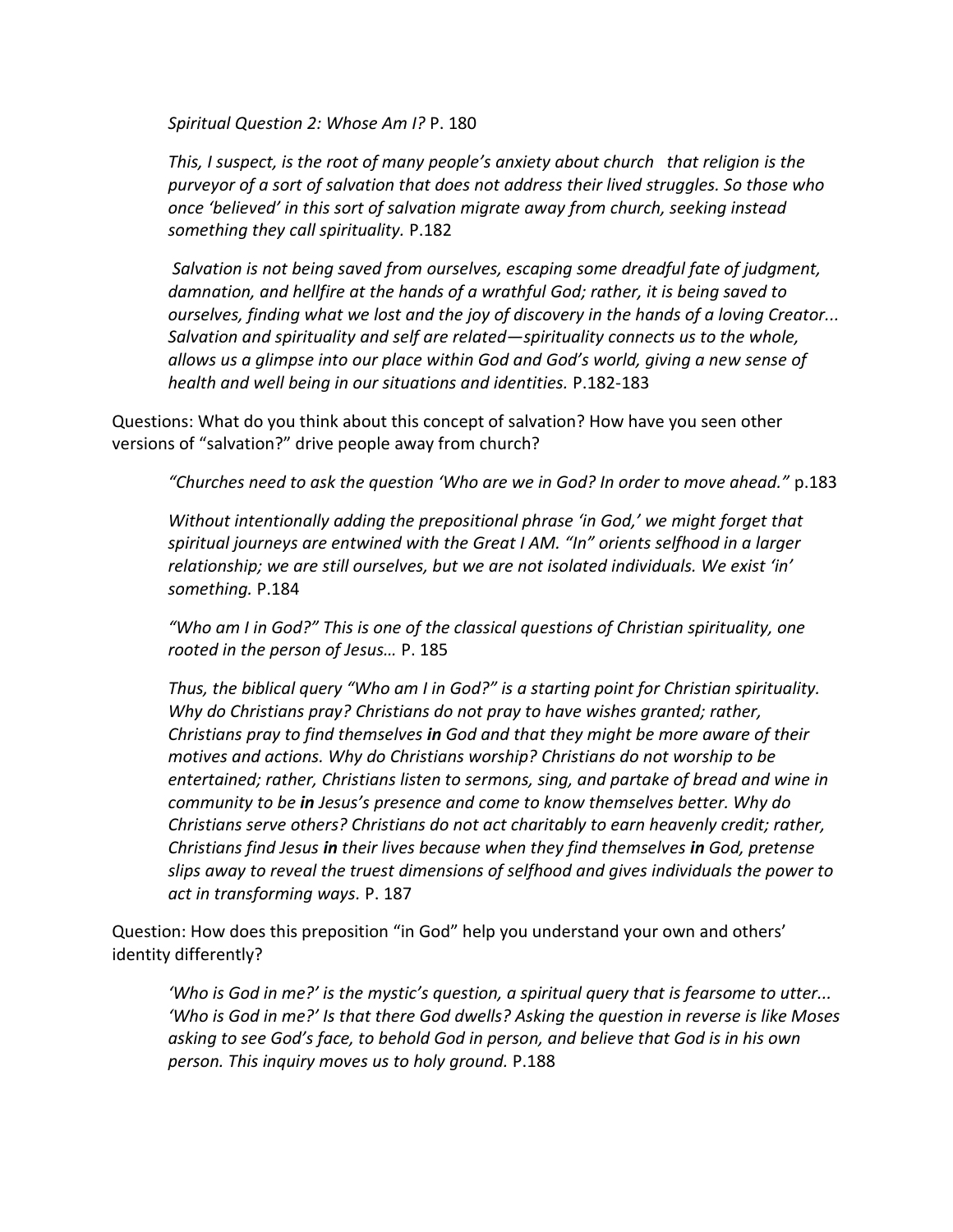*Rather, he is insisting, 'You are sacred space; you are where the Divine One dwells. Others see God in you! Be aware that you are holy geography.'* P.189

*We belong to God because God is in each and every one of us*. P.190

Questions: How does asking this question in reverse shape your understanding of your identity? Do you see yourself as sacred space, holy geography?

*Spiritual Insight: From Proposition to Preposition* P. 190

*We are not only in God, but we exist through God—rather like the difference between standing in a doorway and walking through one. As a movement preposition, "through" reminds us that we are not static. Through God new possibilities open for growth as we move beyond our perceived limitations to new strengths, insight, and compassion. And the reverse question is equally helpful: 'Who is God through me?' What does God actually look like to others when I enact God's love and justice in the world? What vision of God is moving through me? Christian spirituality of the self enjoins that God is not only located IN us, but that God acts, speaks, heals, loves, touches, and celebrates through us.* P. 190-191

*Church is no longer membership in an institution, but a journey toward the possibility of a relationship with people, a community, a tradition, a sacred space, and, of course, God. With complete and certain assurance, I confess that I no longer hold propositional truths about Christianity; rather, I experience propositional truths of being found in God through Christ with others TOWARD the kingdom.* P.192

Questions: What impact do propositions and prepositions have on your own God image and self-image? How does God move through you to reach others? Consider the prayer of St. Patrick's breastplate on p.191.

*Spiritual and Religious: The Relational Self* P. 193

# **(Read the story on p. 193.)**

*"Just putting a bunch of people together in a church building doesn't make them a community. Community is about relationships and making connections. That's spiritual work. And it may or may not happen in a church."* P. 193

*The sad fact is that many churches are not very good at being communities. They answer the question where by saying, 'at first and main.' They answer the question who by putting up a sign that reads, 'St. Peter's Episcopal Church.' Some churches think this is an adequate explanation of identity, when millions report that they are search for vibrant spiritual community.* P.193-194

Questions: What do you think about the assumption that spirituality is related to individualism? How can individualism still be found in church life? How is creating community "spiritual work?"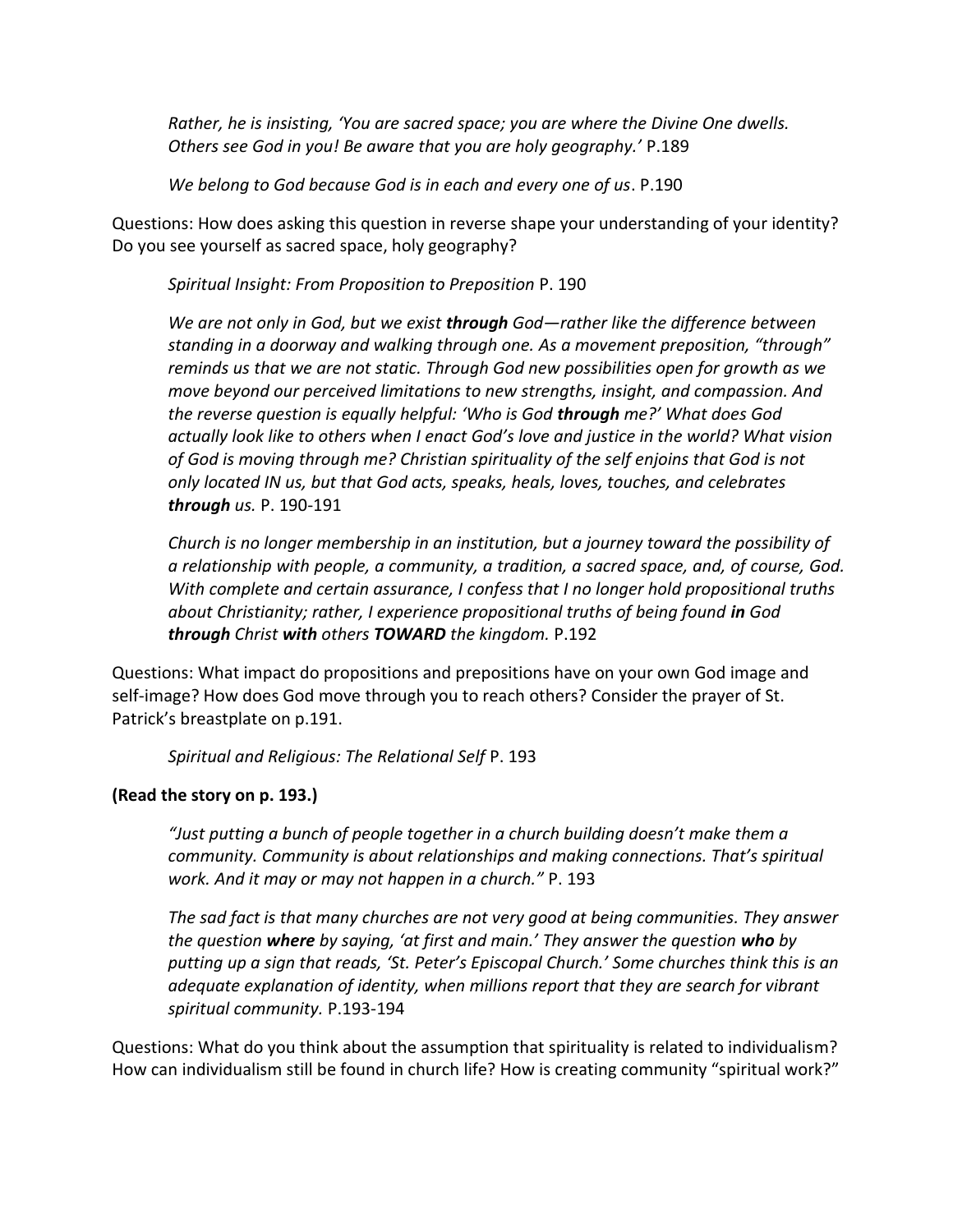*This sort of belonging insists that the community must be a dynamic, ongoing love, a passionate romance between the divine and the mundane that seduces us into an intimate relationship with God, our neighbors, and our own deepest self.* P. 196

Questions: What do you think a community like this would look like? Do you feel like you are a part one now?

*If we think of belonging only as membership in a club, organization, or church, we miss the point. Belonging is the risk to move beyond the world we know, to venture out on pilgrimage, to accept exile. And it is the risk of being with companions on that journey, God a spouse, friends, children, mentors, teachers, people who came from the same place we did, people who came from entirely different places, saints and sinners of all sorts, those known to us and those unknown, our secret longings, questions, and fears. Whose am I? O God, I am thine!* P. 197-198

#### **Chapter Seven: The Great Reversal** (Pages 199-214)

*"A legacy of it is the tendency still today to ask, in explanation of 'the religion' of a people, What do they believe?—as though this were a basic, even the basic question."* (Wilfred Cantwell Smith, *The Meaning and End of Religion* (New York: MacMillan, 1962), pp.39-40.) P. 202

*…it is hard to think of any other sort of community that people join by agreeing to a set of principles. P. 202*

*Relationships lead to craft which leads to experiential belief. This is the path to becoming and being someone different. The path to transformation.* P. 203

Question: How is Bass's description of joining a knitting group different, or similar, to what you have experienced in church communities?

*Step 1: Belonging* P. 204

*Jesus' public ministry started when he formed a community.* P. 204

*Christianity did not begin with a confession. It began with an invitation into friendship, into creating a new community, into forming relationships based on love and service.* P.205

*Jesus began with the inner life, the heart.* P. 205

*Faith, truth, freedom—all of it—is relational, not speculative... Vital faith begins with desire and disposition, not a doctrinal test*. P.205

*Love is the connective tissue of relationship, the internal disposition that reaches up toward God and out toward others. It is impossible for love to exist in isolation. Love needs expression in relationships and communities. To love, one must risk belonging.* P. 206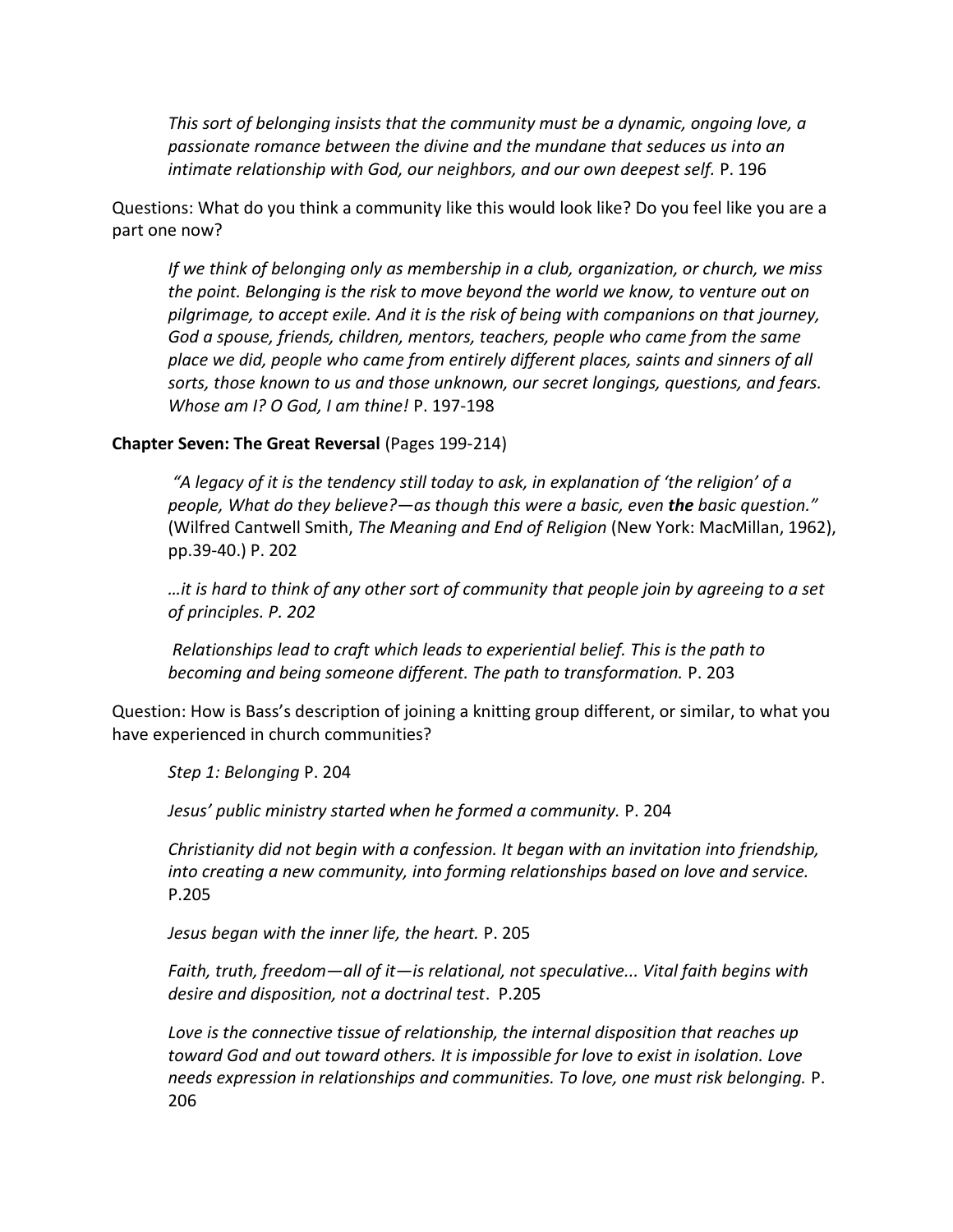Questions: What is the difference between joining and joining in? How is belonging essential for faith?

*Step 2: Behaving* P.207

*The early community that followed Jesus was a community of practice. Jesus' followers did not sit around a fire and listen to lectures on Christian theology. They listened to stories that taught them how to act toward one another, what to do in the world. They healed people, offered hospitality, prayed together, challenged traditional practices and rituals, ministered to the sick, comforted the grieving, fasted, and forgave. These actions induced wonder, gave them courage, empowered hope, and opening up a new vision of God. By doing things together, they began to see differently.* P. 207

*It is profoundly important to grasp this.* P. 207

*They discovered that proclaiming the kingdom was not a matter of teaching doctrine; rather, the kingdom was a matter of imitating Jesus' actions. Jesus did not tell them to have faith. He pushed them into the world to practice faith. The disciples did not hope the world would change. They changed it. And in doing so, they themselves changed.* P. 207-208.

*…actions shape faith. Spiritual practices engender hope. Behavior opens the door for believing. Doing what once seemed difficult or impossible empowers courage to envision a different world and believe we can make a difference. Without practices, faith is but an empty promise.* P. 208

Questions: How does behavior originate in belonging? Based on the example of Jesus' earliest followers, how do you think the church today is called "behave"? Have you ever been changed through Christian practice?

*Step 3: Believing* P. 208

# **(Read p. 208 about Peter's confession of faith.)**

*In the biblical pattern of faith, believing comes last.* P. 209

Question: What do you think about believing as a response to a relationship, or a way of life?

Experiential faith does not always get this exactly right, as it can tend toward unhelpful literalism and misunderstand the context of ancient texts and practices, but experiential *Christianity gets one thing very right: faith is not an intellectual exercise. It is a spiritual path.* P.213

Questions: How does this section impact your understanding of other faith movements around the world? Even with those you disagree with doctrinally, what good have you seen come out of those traditions?

*Experiential Christianity: The New Vision* P.214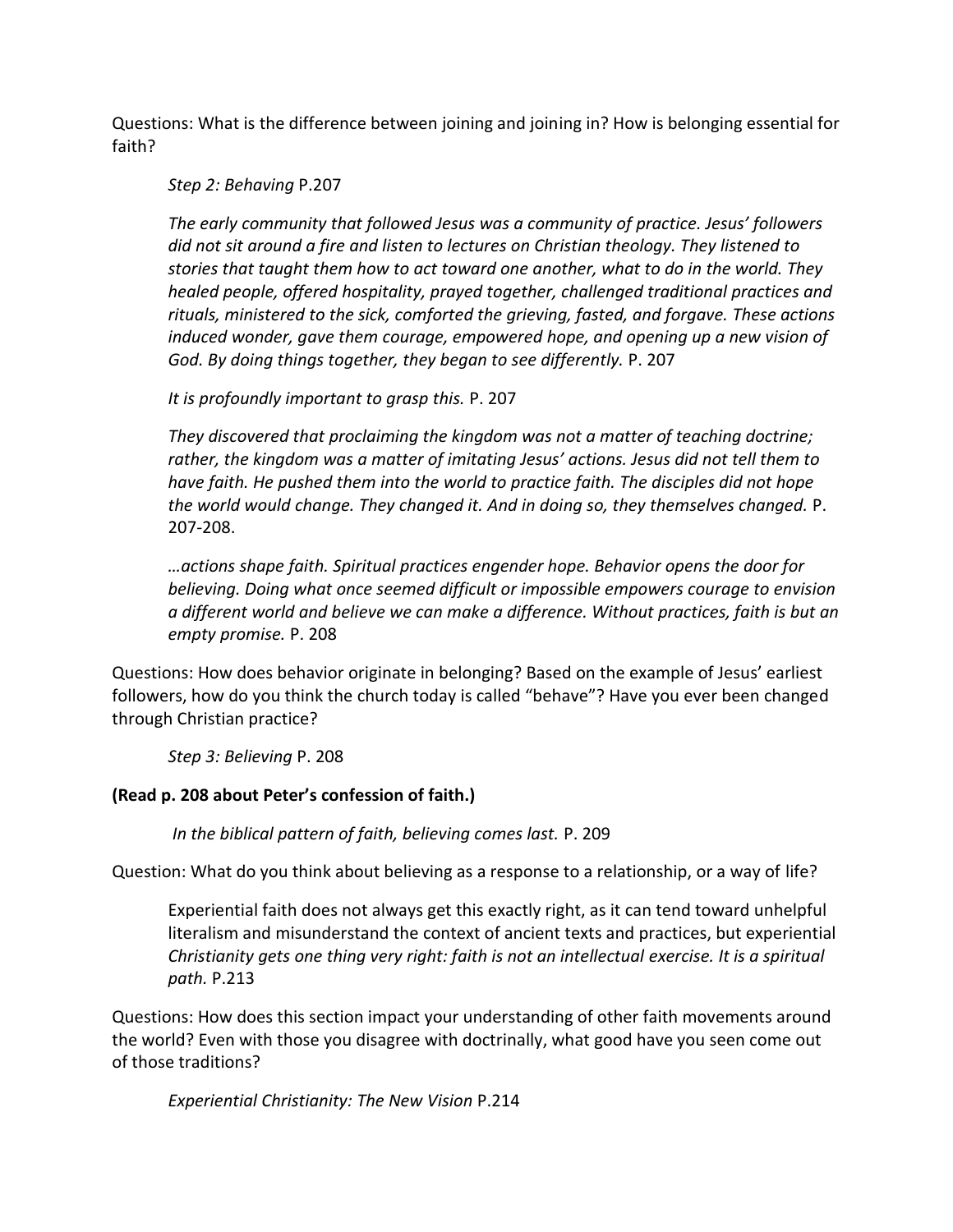*In places where Christianity is very new and very old, where churches are being built and churches are being closed, "the experience of the divine is displacing theories about it."*

*Relational community, intentional practice, and experiential belief are forming a new vision for what it means to be Christian in the 21st century, a pattern of spiritual awakening that is growing around the world. We belong to God and to one another, connected to all in a web of relationships, and there we find our truest selves. We behave in imitation of Jesus, practicing our faith with deliberation as we anticipate God's reign of justice and love. We believe with our entire being, trusting, beloving, and devoted to the God whom we have encountered through one another and in the world. We are; we act; we know. Belonging, behaving, and believing—shifted back to their proper and ancient order. This is the shape of awakened Christianity, a faith that is a deeply spiritual religion. No longer merely religion, but religio. The great reversal is the Great Returning of Christianity back toward what Jesus preached: a beloved and beloving community, a way of life practiced in the world, a profound trust in God that eagerly anticipates God's reign of mercy and justice.* P.214

Questions: What do you think about this pattern of faith? Does this resonate with your own desires or experiences?

#### **"Part III Awakening" (Chapters 8-9)**

#### **"Chapter Eight: Great Awakening"** (Pages 217-251)

*It may seem as if religion is on a trajectory of unstoppable change, but genuine spiritual change does not result from historical determinism. Spiritual awakening is not ultimately the work of invisible cultural forces. Instead it is the work of learning to see differently, of prayer, and of conversion. It is something people do.* P.220

*The new spiritual awakening rehearses paradise, the awareness of love's liberating and healing power. God is with us in this world.* P.221

Question: How is awakening something we do?

*The spiritual revolution, with its emphasis on connection, egalitarianism, and human rights, could be credited with opening the path of acceptance of much technological and social change.* P.223

Question: What do you think technological and social changes have to do with spiritual awakening?

*The Fourth Great Awakening would result in a more experiential, pluralistic, holistic, environmentally focused, and communal sort of American religion and politics.* P.224

*There is no smooth path toward awakening; change is a journey of hard work.* P. 225

*The 4th Great Awakening is not a quest to escape the world. Instead, it moves into the heart of the world, facing the challenges head-on to take what is old—failed institutions,*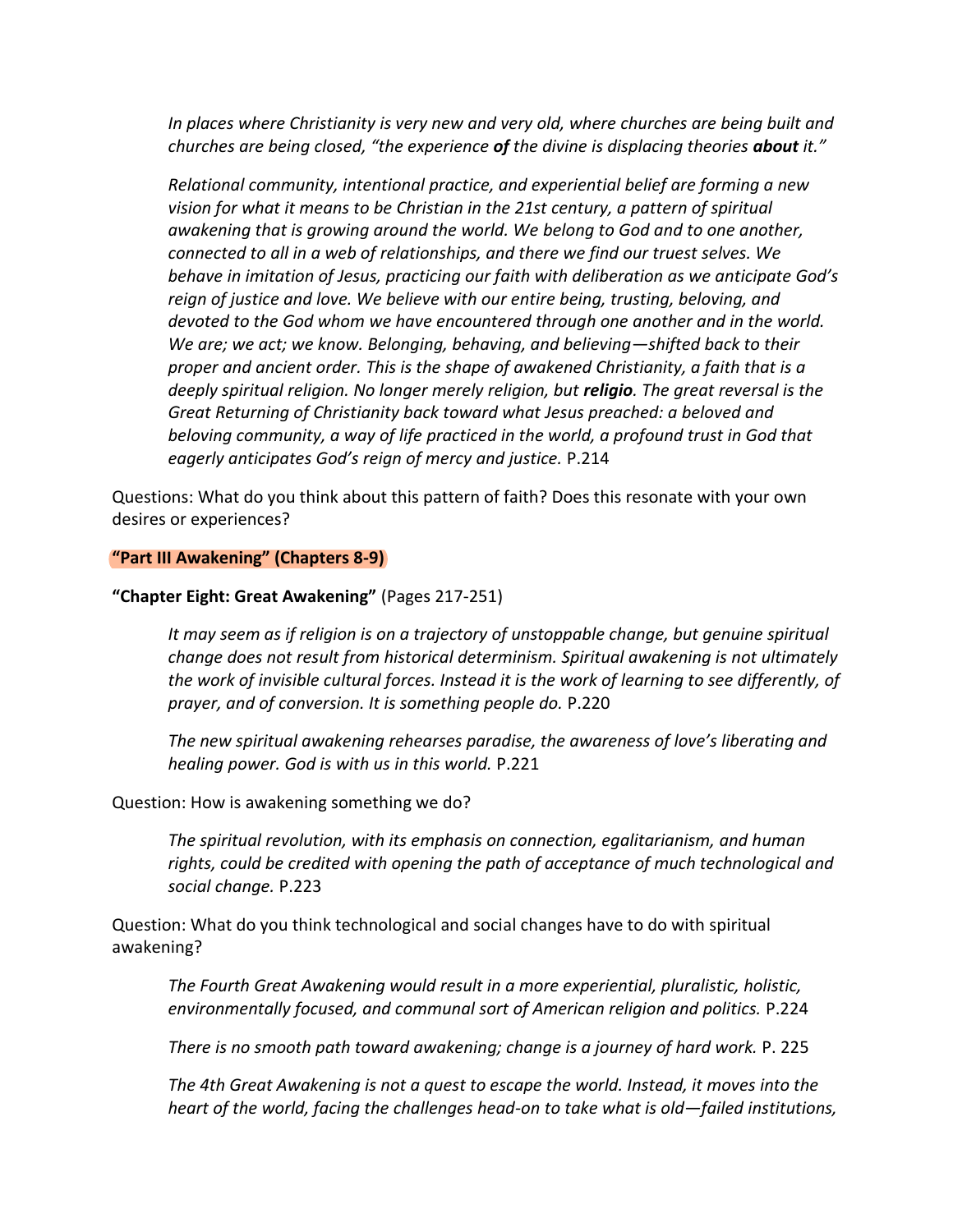*scarred landscapes, wearied religions, a wounded planet—and make them workable and human in the service of the global community. No miracles here. God does not heal without human hands. The hard work is the possibility... These practices require attention, time, and teaching; they need to be formed and nurtured in a guild-like community of beginners, novices, craftspeople, masters, and innovators. Through the self, community, and practice, the awakened romantics experience God, discovering new possibilities of trust, devotion, and love directed toward their neighbors and dedicated to anticipating the future of God's peace, goodness, and justice at work in the world now. The goal is not to bring about a utopian kingdom; rather, the goal is to perform the reign of God in and for the life of the world.* P.239

*Awakenings can be slowed—or potentially stopped—if people fail to understand the times in which they live and respond with fear instead of hope. Awakenings are both the work of God, and they are hard work.* P.245

Questions: How do awakenings take work? How can change be difficult? How do you see this change being lived out (or how does it need to be lived out) in the church?

*Whatever it may be called, it is the wind of the 4th Great Awakening, version 2.0, the America part of the Great Global Awakening: a generative spirit, a creative and innovative openness, a sense of hope-filled realism, of pragmatic idealism, of an interconnectedness of all things, of urgency and wonder, and of experiencing the divine in the here and now. Whatever it's called, it is powerful and real, it is changing the lives of countless millions, and it is the motivating source for change in North America, in Europe, and around the world.* P.247

Questions: How have you experienced this awakening in our culture? What characteristics have you noticed?

*Fear is a powerful motivator and the good old days seem pretty good to those caught in a web of economic change, collapsing industries, and social insecurity. Many people in such movements sincerely love God, their families, and their country, longing for the best for their communities and the future. Reactionary religions often understand themselves to be truly compassionate faiths, offering clear paths of authority and order in days that seem unhinged. To them, complete conformity to a singular interpretation of the Bible or Constitution or both—whether freely embraced or legislated by those in power—is the only way to health, happiness, and salvation. Yet coercion and fear are never compassionate. The only test of compassion is love-in-practice.* P.248

Questions: How have you experienced fear or witnessed fear and division during times of change and transformation? How is fear a positive indication of genuine transformation? (Bass says those who are the most fearful are those who are often closest to REAL change.)

*In this situation, (awakenings where there is fear, anxiety) leaders and spiritual communities are not needed to comfort people feeling lost in a time of change. Instead, spiritual leaders need to help transform these fears into urgency and courage.* P. 251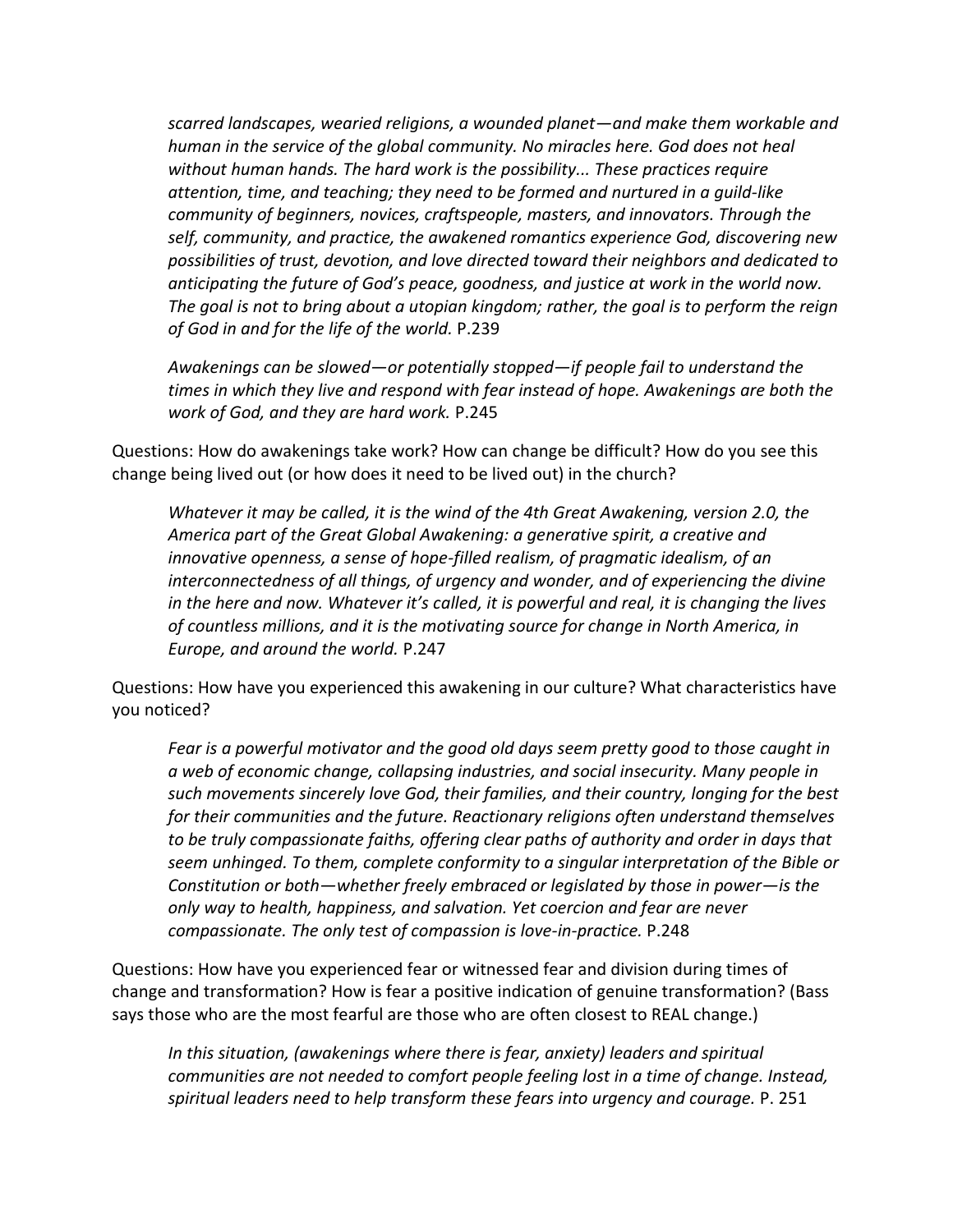*Awakening is not a miracle we receive; it is actually something we can do*. P. 251

Questions: What do we need to repent of in order to imagine the kingdom of heaven drawing near? What do we need to change about ourselves? (See scripture reference to "Repent," cried Jesus found on P. 251)

## **'Chapter Nine: Performing Awakening"** (Pages 253-269)

*This awakening is being performed in the networked world, where the border between sacred and secular has eroded and their love of God and neighbor—and the new vision of belonging, behaving, and believing—is being staged far beyond conventional religious communities. Although churches seem the most natural space to perform spiritual awakening, the disconcerting reality is that many people in Western society see churches more a museums of religion than sacred stages that dramatize the movement of God's spirit.* P.258

Questions: How have you experienced spiritual awakening outside of the church? How can the church be more than a religious museum and actually dramatize the movement of God's spirit?

Questions: What do you to do to participate in awakening? To rouse others? To move to spread the good news of a new spiritual awakening? Perform faith. Display the kingdom in all that you do. Anticipate the reign of God in spiritual practices. Act up and act out for God's love." p.259

*The people of God must live the kingdom by purposefully doing actions that rehearse love, charity, kindness, goodness, mercy, peace, forgiveness, and justice.* P. 260

*Performance involves the hard work of practice, but it also entails play... Mirth is essential to vibrant spirituality. Making a difference in the world, worshipping God, embracing new friends, feasting together, celebrating small successes doing meaningful work—these are things that make people happy.* P.260

Questions: How do/can you LIVE the kingdom, preparing and practicing for awakening? Do you find joy in the practices of your faith?

*There is no special technique that can be employed, no set program to follow to start a great awakening. If you want it to happen, you just have to do it. You have to perform its wisdom, live into its hope, and 'act as if' the awakening is fully realized. And you have to do it with others in acts of mutual creation.* P.263

Questions: How does this align with our understanding of mission? What does it mean to "act as if"? What does that look like in your context?

*Despite the overall erosion of community, there are still places where strangers gather and 'act with dignity, independence, and vision.' Those places include neighborhoods, community gardens, city streets, public transit, parks, cafes, and coffee shops; galleries, museums, and libraries; festivals, fairs, and farmer's markets; rallies and debates, public schools, congregations, and social networks. Each of these locations offers the possibility*